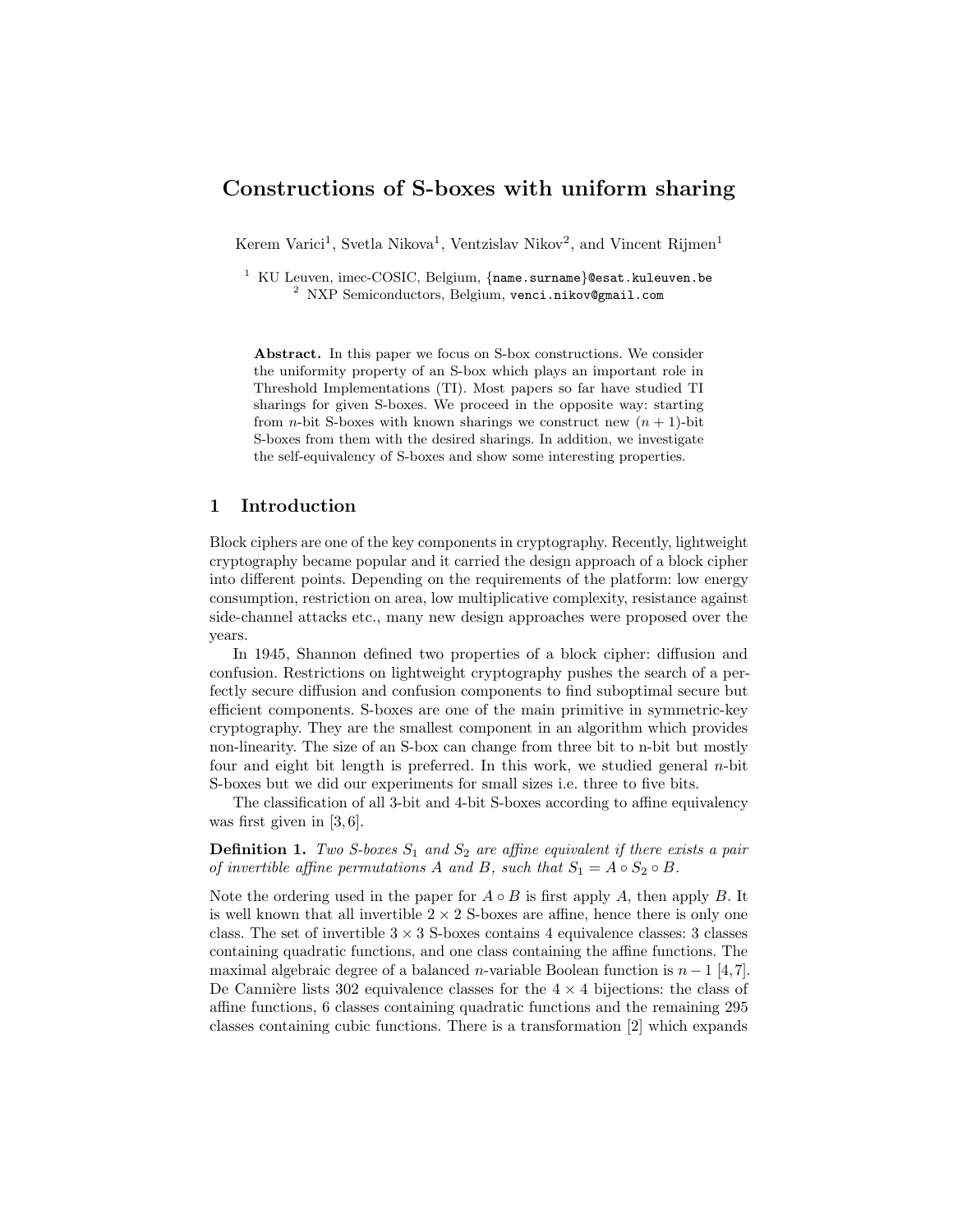the 3-bit classes  $\mathcal{Q}_1^3$ ,  $\mathcal{Q}_2^3$ , and  $\mathcal{Q}_3^3$  into  $\mathcal{Q}_4^4$ ,  $\mathcal{Q}_{12}^4$  and  $\mathcal{Q}_{300}^4$  correspondingly. That is, given a 3-bit permutation  $S(x_1, x_2, x_3) = (y_1, y_2, y_3)$ , its 4-bit extension is generated by  $S(x_1, x_2, x_3, x_4) = (y_1, y_2, y_3, x_4).$ 

Recently a classification of all quadratic  $5 \times 5$  bijective S-boxes was presented in [1]. The authors have also pointed out that the 5-bit classes  $\mathcal{Q}_1^5$ ,  $\mathcal{Q}_3^5$ ,  $\mathcal{Q}_4^5$ ,  $\mathcal{Q}_7^5$ ,  $\mathcal{Q}_{13}^5$ and  $\mathcal{Q}_{30}^5$  are extensions of the 4-bit quadratic classes  $\mathcal{Q}_4^4$ ,  $\mathcal{Q}_{294}^4$ ,  $\mathcal{Q}_{12}^4$ ,  $\mathcal{Q}_{299}^4$ ,  $\mathcal{Q}_{293}^4$ <br>and  $\mathcal{Q}_{300}^4$  from [2] respectively. That is, given a 4-bit permutation  $S(x_1$  $(y_1, y_2, y_3, y_4)$ , its 5-bit extension is generated by  $S(x_1, x_2, x_3, x_4, x_5)$  =  $(y_1, y_2, y_3, y_4, x_5)$ . Let  $\bar{x} = (x_1, ..., x_n)$  then the method used in the above men-

tioned publications can be summarized as follows

$$
S(\bar{x}, x_{n+1}) = S_1(\bar{x}) \quad \text{for the first } n \text{ bits} \tag{1}
$$

$$
= x_{n+1} \quad \text{for the } (n+1)\text{-st bit}
$$

Another well known construction is the so-called Shannon expansion.

Definition 2 (Shannon Expansion). Let  $\bar{x} = (x_1, ..., x_n)$  then

$$
F(\bar{x}) = x_i F_{x_i}(\bar{x}) + (x_i + 1) F_{x_i + 1}(\bar{x})
$$
\n(2)

where  $F_{x_i}(\bar{x}) = F(x_1, ..., x_i = 1, ..., x_n)$  and  $F_{x_i+1}(\bar{x}) = F(x_1, ..., x_i = 0, ..., x_n)$ i.e. these are two functions on  $n-1$  variables  $x_1, \ldots, x_{i-1}, x_{i+1}, \ldots, x_n$ .

The recent developments in the technology come with some new security requirements like physical security. Today, many ways exist for physically secure implementations. One of the most popular ways is Threshold Implementations (TI) [8]. The method uses the idea of secret sharing schemes and techniques from multiparty computation, and requires a sharing which needs to satisfy the following properties: Correctness, Non-completeness and Uniformity. In this paper we will mainly focus on the last property which simply can be stated as follows. Whenever a given  $n$ -bit S-box is a permutation, its sharing with  $k$  shares is a permutation on  $GF(2^{kn})$ . The number of shares k in d-th order TI depends on the algebraic degree t of the S-box - namely  $k \geq td+1$ , hence for 1-st order security one needs at least  $t + 1$  shares. We do not consider here the approach based on decomposition on the S-box into low degree S-boxes.

It is well known how to find a uniform sharing for all  $3 \times 3$  and  $4 \times 4$  S-boxes [2]. Recall that a uniform sharing with 3 shares exists for  $\mathcal{Q}_1^3$ ,  $\mathcal{Q}_2^3$ , but not for  $\mathcal{Q}_3^3$ ; and a uniform sharing with 4, 5 and more shares exists for all 3 of them. Also recall that a uniform sharing with 3 shares exists for  $\mathcal{Q}_4^4$ ,  $\mathcal{Q}_{294}^4$ ,  $\mathcal{Q}_{12}^4$ ,  $\mathcal{Q}_{299}^4$ ,  $\mathcal{Q}_{293}^4$ , but not for  $\mathcal{Q}_{300}^4$ ; and a uniform sharing with 4,5 and more shares exists for all 6 of them  $\mathcal{Q}_4^4$ ,  $\mathcal{Q}_{294}^4$ ,  $\mathcal{Q}_{12}^4$ ,  $\mathcal{Q}_{299}^4$ ,  $\mathcal{Q}_{293}^4$ , and  $\mathcal{Q}_{300}^4$ . Also a uniform sharing with 4 shares is known for  $C_1^4$ ,  $C_3^4$ ,  $C_{13}^4$  and  $C_{301}^4$ . The remaining cubic 4-bit S-boxes have no uniform sharing with 4 shares. However, all of them have a uniform sharing with 5 shares. Recently, a 3-share uniform sharing for 30 of the 5-bit quadratic classes (namely classes  $1 - 27$ , 31, 33 and 34) was found [1]. Moreover, all 5-bit quadratic permutation classes have a uniform sharing with 4 and more shares. It is well known that any Boolean function of 3 or more variables has a uniform TI sharing with 3 and more sharings [9].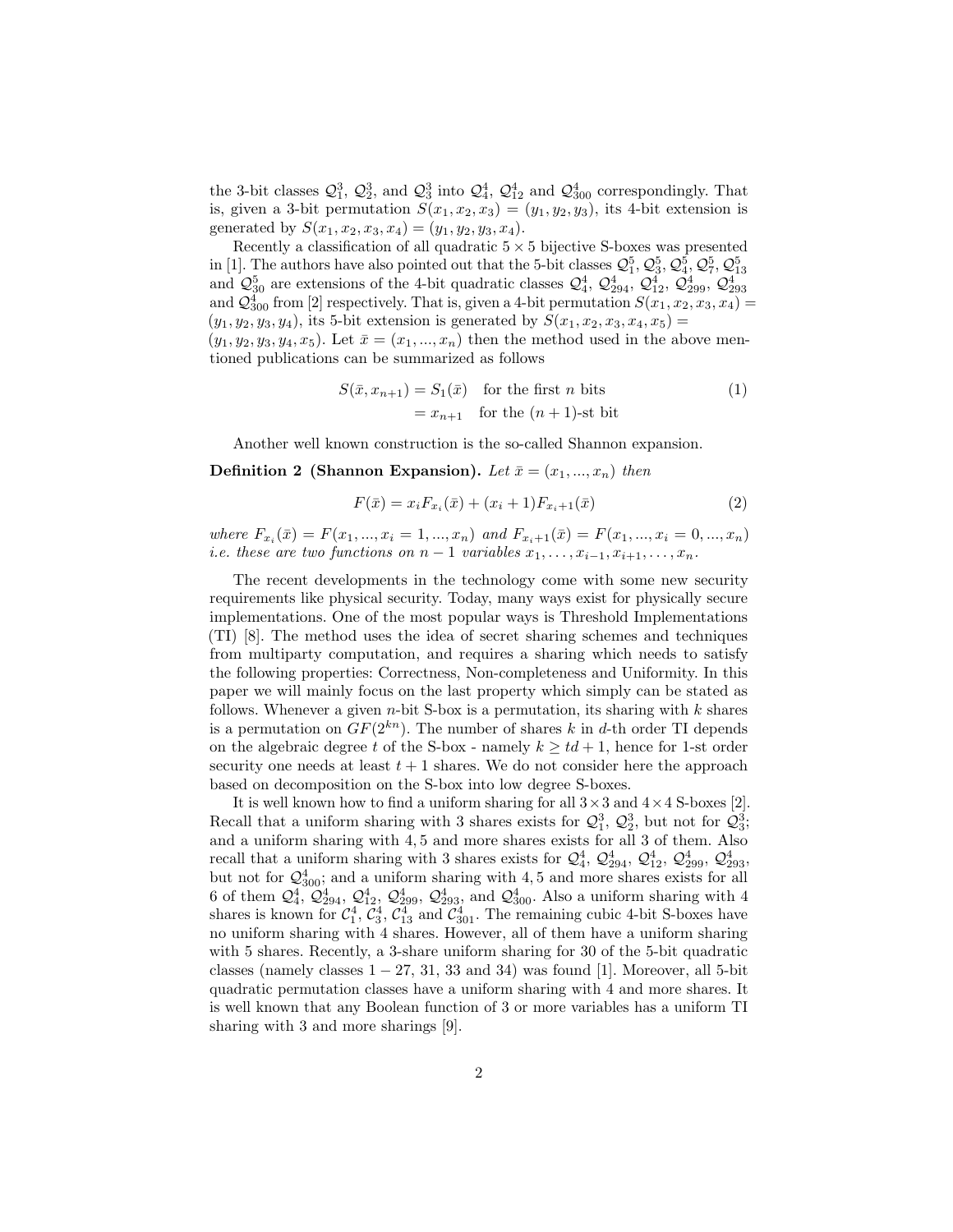It is clear that method  $(1)$  is providing uniform sharing with k shares for S if and only if  $S_1$  has a uniform sharing with k shares. In this work, we focus on the uniformity property of an S-box since it needs a special treatment and there does not exist a straightforward way of checking the property. We show under which conditions a uniform sharing of  $n$ -bit bijective S-box can be used to construct uniform sharing of  $(n + i)$ -bit bijective S-boxes where  $i \geq 1$ . The main reason to do this, is that we want to avoid an exhaustive uniformity check, whose complexity increases exponentially with the size of the S-box and the number of shares used. We used the idea of Shannon's expansion to generate bigger S-boxes and manage to show the cases that uniformity will hold for the newly generated S-boxes. Moreover, we showed for small sizes  $n = 3$  and 4, which *n*-bit classes maps to which  $(n + 1)$ -bit classes.

The original intention of the affine equivalence algorithm [3] was to discover equivalence relations between different S-boxes, but the algorithm can be applied for a single S-box  $S$  as well. In this case, the algorithm will return affine mappings A and B for the self-equivalent S. The number of different solutions for this equation can be seen as an indicator for the symmetry of the S-box [3]. S-boxes that have at least one non-trivial solution are called self-equivalent S-boxes [3].

A well known example is the 8-bit S-box S used in RIJNDAEL [5]. It has 2040 different self-equivalence relations. Although this number might seem surprisingly high at first, in [3] it is shown that it can easily be explained from the special algebraic structure of the S-box of RIJNDAEL and it can be generalized for the inversion in  $GF(2^n)$ . Let first introduce the notation [a], which denotes the  $n \times n$ bit matrix corresponding to a multiplication by a in  $GF(2<sup>n</sup>)$ . Similarly, denote by Q the  $n \times n$ -bit matrix which performs the squaring operation in  $GF(2^n)$ note this is a linear operation. Considering the fact that the RIJNDAEL S-box is defined as  $S = inv \circ A$  with A a fixed affine mapping, we can derive a general expression for all pairs of affine mappings C and B that satisfy  $B \circ S \circ C = S$ 

$$
C = A^{-1} \circ [a] \circ Q^i \circ A, \text{ and } B = [a] \circ Q^i
$$

with  $0 \leq i < n$  and  $a \in GF(2^n) \setminus \{0\}$ . Since i takes n different values and there are  $2^{n} - 1$  different choices for a, one obtains exactly 2040 in the case  $n = 8$ different solutions, while in general there are  $n(2<sup>n</sup> - 1)$  self-equivalent S-boxes of the inversion. It is easy to check that  $Q^n = Id$  and thus  $Q^i = Q^{n-i}$ .

As noted in [3] these ideas also apply to a large extent to other ciphers that use S-boxes based on power functions, e.g., CAMELLIA, MISTY and KASUMI, whose S-boxes S7 and S9 are both designed to be affine equivalent to a power function over  $GF(2^7)$  and  $GF(2^9)$ , respectively. In this paper we will investigate this property for any S-box, i.e. not only for the power functions.

Our contribution. In Section 2 we first study the Shannon expansion for Sboxes and derive a condition to obtain a new invertible S-box. We then show how to use the Shannon expansion to construct from given n-bit bijective S-boxes with a uniform sharing  $(n + 1)$ -bit bijective S-boxes with a uniform sharing and  $(n+2)$ -bit bijective S-boxes with a uniform sharing. We apply this for all 3-bit and 4-bit S-boxes to derive results on 4-bit and 5-bit S-boxes. Alas, we find that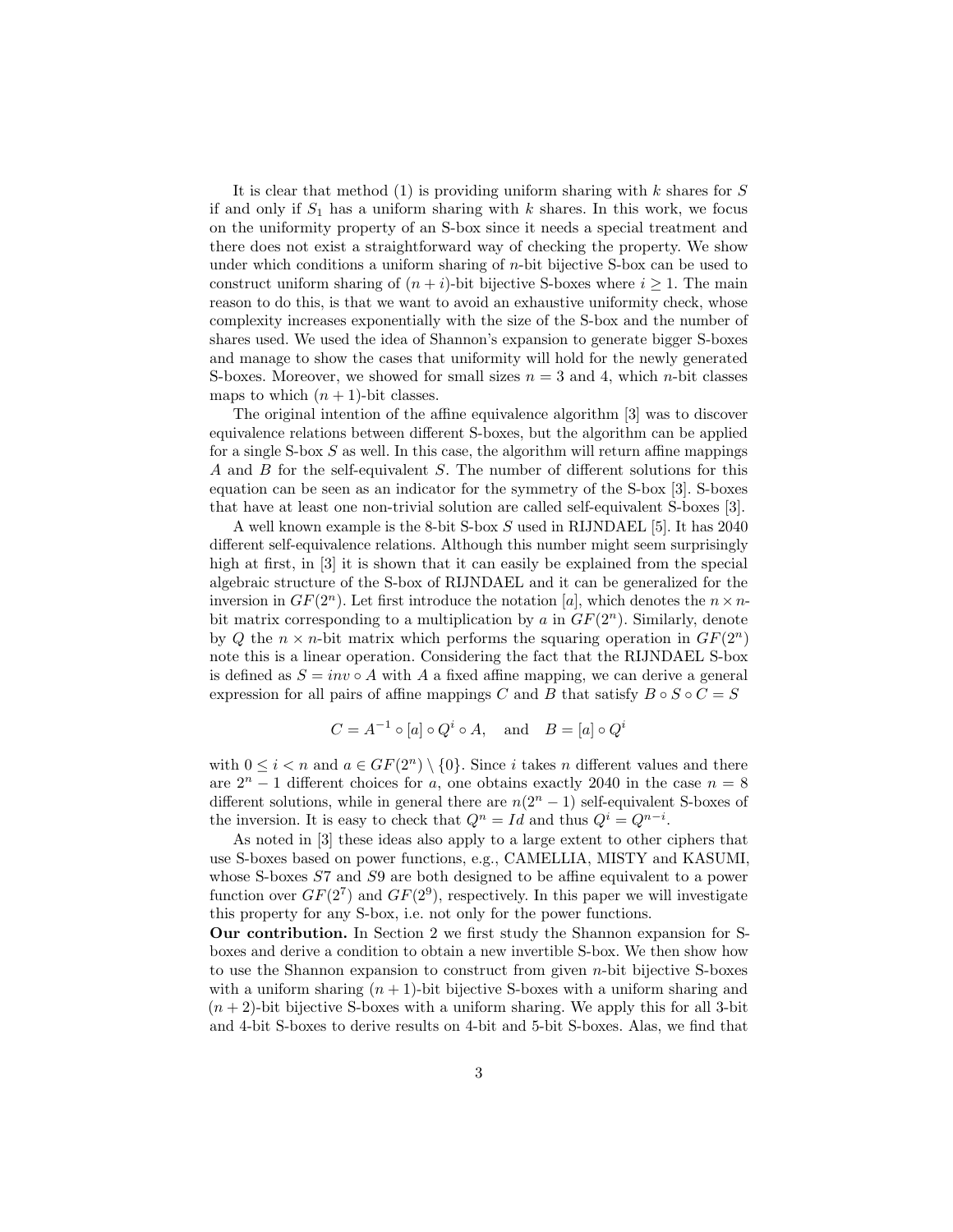our method is not able to generate all  $(n + 1)$ -bit bijective S-boxes. In Section 3 we present some results on the presence of self-equivalent S-boxes and involutions in affine equivalence classes. We conclude in Section 4.

## 2 Constructions of S-boxes with uniform sharing

#### 2.1 Increasing the size of an S-box by one

We start with a slightly modified definition of Shannon's expansion.

**Definition 3.** Given two  $n \times n$  S-boxes (bijections)  $S_1(\bar{x}) = (t_1, t_2, \ldots, t_n)$  and  $S_2(\bar{x}) = (u_1, u_2, \ldots u_n),$  where  $\bar{x} = (x_1, \ldots, x_n)$ . Using Shannon's expansion, we get an  $(n + 1) \times (n + 1)$  S-box (not always a bijection)  $S(x_1, \ldots, x_n, x_{n+1}) =$  $(y_1, y_2, \ldots, y_{n+1})$ :

$$
y_i = x_{n+1}t_i + (1 + x_{n+1})u_i, \qquad \text{for } i = 1, ..., n \quad (3)
$$
  

$$
y_{n+1} = x_{n+1}F(\bar{x}) + (1 + x_{n+1})G(\bar{x}),
$$

where  $F$  and  $G$  are Boolean functions of n inputs.

It follows that the truth table of the constructed  $(n+1) \times (n+1)$  S-box S has the form shown in Table 1.

Table 1. Truth table of S constructed by Definition 3

| $(x, x_{n+1} = 0)$        | $(\bar{x}, x_{n+1} = 1)$     |  |
|---------------------------|------------------------------|--|
| $(S_2(\bar x),G(\bar x))$ | $(S_1(\bar{x}), F(\bar{x}))$ |  |

**Theorem 1.** Given two  $n \times n$  bijections  $S_1$  and  $S_2$ , and an  $(n + 1) \times (n + 1)$ S-box S constructed via Shannon's expansion formula (3), then S is a bijection if and only if

$$
G(\bar{x}) = F(S_1^{-1}(S_2(\bar{x}))) + 1 \quad or \; equivalently \quad G = S_2 \circ S_1^{-1} \circ F + 1 \; holds. \eqno(4)
$$

*Proof.*  $(\Leftarrow)$  Let the condition (4) hold and assume there are two different inputs  $(\bar{x}', x_{n+1}')$  and  $(\bar{x}'', x_{n+1}'')$ , such that  $S(\bar{x}', x_{n+1}') = S(\bar{x}'', x_{n+1}'')$ , i.e. assume S is not a bijection. Then we consider the following two cases:

- a) if  $x'_{n+1} = x''_{n+1}$  then it follows that  $\bar{x}' \neq \bar{x}''$  since the inputs are different. From  $S(\bar{x}', x'_{n+1}) = S(\bar{x}'', x''_{n+1})$  and  $x'_{n+1} = x''_{n+1}$ , it follows that either  $S_1(\bar{x}') = S_1(\bar{x}'')$  or  $S_2(\bar{x}') = S_2(\bar{x}'')$ . But since both  $S_1$  and  $S_2$  are bijections, we arrive at a contradiction.
- **b**) if  $x'_{n+1} \neq x''_{n+1}$  then it follows either **b1**)  $S_1(\bar{x}') = S_2(\bar{x}'')$  and  $F(\bar{x}') = G(\bar{x}'')$  or **b2**)  $S_1(\bar{x}'') = S_2(\bar{x}')$  and  $F(\bar{x}'') = G(\bar{x}')$ .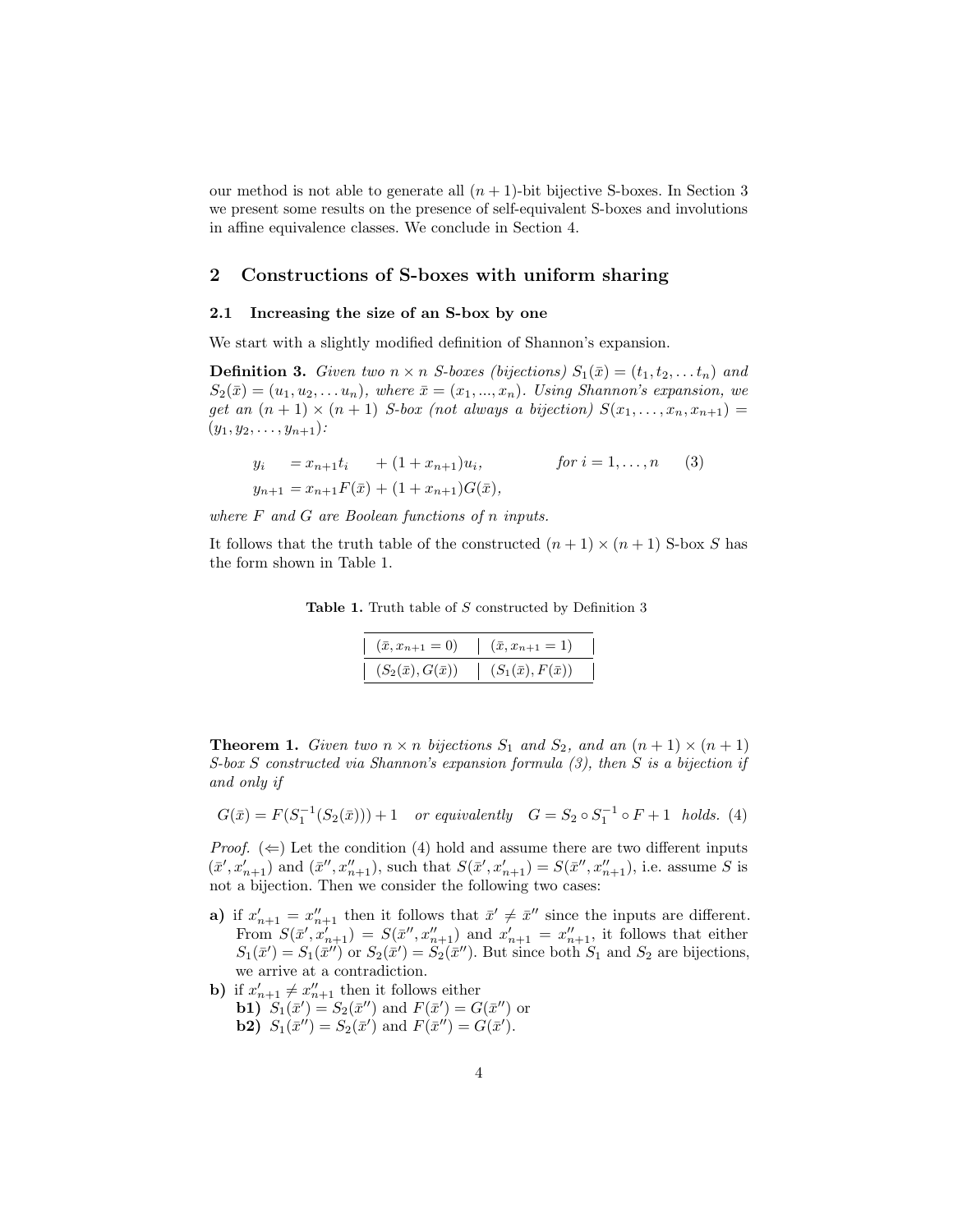Let us consider case **b1**): since  $S_1(\bar{x}') = S_2(\bar{x}'')$  we get  $\bar{x}' = S_1^{-1}(S_2(\bar{x}''))$  and hence  $F(S_1^{-1}(S_2(\bar{x}))) = G(\bar{x}^{\prime\prime})$  but this contradicts to (4). Similarly one can get a contradiction for b2).

Therefore, our assumption is incorrect and hence  $S$  is a bijection when the condition (4) holds.

(⇒) Let S be a bijection. Choose  $x'_{n+1} = 0$  and  $x''_{n+1} = 1$ , then for any n-tuple  $\bar{x}'$ there exist *n*-tuple  $\bar{x}''$ , such that  $S_1(\bar{x}') = S_2(\bar{x}'')$ . Since  $S(\bar{x}', x'_{n+1}) \neq S(\bar{x}'', x''_{n+1})$ this implies that  $F(\bar{x}') \neq G(\bar{x}'')$  or in other words  $F(\bar{x}') = G(\bar{x}'') + 1$ . Again since  $S_1(\bar{x}') = S_2(\bar{x}'')$  we get  $\bar{x}' = S_1^{-1}(S_2(\bar{x}''))$  and thus  $F(S_1^{-1}(S_2(\bar{x}'')) + 1 = G(\bar{x}'')$ which is exactly the condition (4). This completes the proof.  $\square$ 

We conclude that one has to choose only  $S_1$ ,  $S_2$  and F in order to build S. When  $S_1$  and  $S_2$  are fixed there are "only"  $2^n$  choices for F in order to get S. We should stress that  $deg(S) = max\{dA, dB\}$ , where

$$
dA = \begin{cases} \max\{\deg(S_1), \deg(S_2)\} & \deg(S_1 + S_2) < \max\{\deg(S_1), \deg(S_2)\} \\ \max\{\deg(S_1), \deg(S_2)\} + 1 & \deg(S_1 + S_2) = \max\{\deg(S_1), \deg(S_2)\}, \end{cases}
$$

$$
dB = \begin{cases} \max\{\deg(F), \deg(G)\} & \deg(F+G) < \max\{\deg(F), \deg(G)\} \\ \max\{\deg(F), \deg(G)\} + 1 & \deg(F+G) = \max\{\deg(F), \deg(G)\}. \end{cases}
$$

Note that whenever  $S_1 = S_2$  condition (4) can be simplified to:  $F(\bar{x}) = G(\bar{x}) + 1$ . In this case  $deg(S) = max{deg(S_1), deg(F)}$ , i.e. the simplified equation is:

$$
y_i = t_i
$$
 for  $i = 1,...,n$  (5)  
 $y_{n+1} = x_{n+1} + F(\bar{x})$ 

Here, instead of  $F + 1$  we write F for simplicity. Note that compared to the construction (1) used in [2] to get from  $3 \times 3$  an  $4 \times 4$  S-box and similarly in [1] from  $4 \times 4$  an  $5 \times 5$  S-box, the construction (5) extends it to allow F to be any Boolean function on  $n$  variables.

Now we will show how the constructions  $(3)$  or  $(5)$  can be used to find uniform sharings. Let  $\bar{1}_i$  denote the vector  $(0, ..., 0, 1, 0, ..., 0)$  with 1 on the *i*-th position.

**Theorem 2.** Let us consider any  $n \times n$  bijective S-box  $S_1$  which has a uniform sharing with k shares and any Boolean function F with n variables which also has a uniform sharing with k shares. If  $S_2$  is chosen in one of the  $n+1$  forms:  $S_1(\bar{x})$ ,  $S_1(\bar{x}+\bar{1}_i)$  for  $i=1,...,n$ , then the generated via Theorem 1  $(n+1) \times (n+1)$ -bit S-box  $S$  by using  $S_1$ ,  $S_2$  and  $F$  has also a uniform sharing with  $k$  shares.

*Proof.* When  $S_1 = S_2$  it follows from Theorem 1 that S is a bijection if and only if  $F(\bar{x}) = G(\bar{x}) + 1$  and in this case the equation (5) can be used. It is also clear in this case that  $S$  will have a uniform sharing with  $k$  shares. Now let us consider the general case when  $S_2(\bar{x}) = S_1(\bar{x} + \bar{1}_i)$ . According to Definition 2 we have:

$$
S_1(\bar{x}) = x_i S_{1,x_i}(\bar{x}) + (x_i + 1) S_{1,x_i+1}(\bar{x})
$$
  
\n
$$
F(\bar{x}) = x_i F_{x_i}(\bar{x}) + (x_i + 1) F_{x_i+1}(\bar{x})
$$
\n(6)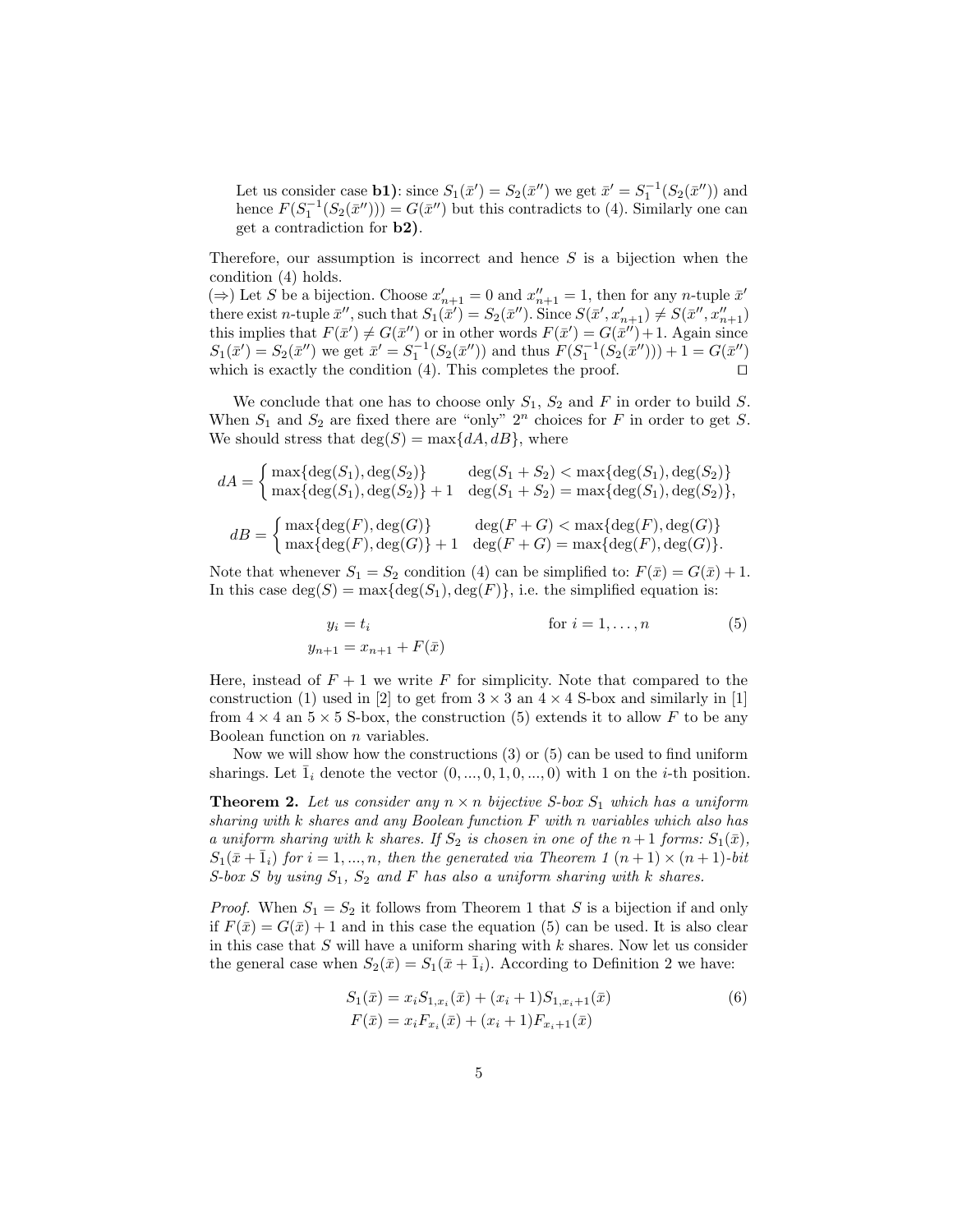We rewrite (6) as follows:

$$
S_1(\bar{x}) = (x_i + 1)[S_{1,x_i}(\bar{x}) + S_{1,x_i+1}(\bar{x})] + S_{1,x_i}(\bar{x})
$$
  
\n
$$
F(\bar{x}) = (x_i + 1)[F_{x_i}(\bar{x}) + F_{x_i+1}(\bar{x})] + F_{x_i}(\bar{x})
$$
\n(7)

Note also that (6) implies:

$$
S_1(\bar{x} + \bar{1}_i) = (x_i + 1)S_{1,x_i}(\bar{x}) + x_i S_{1,x_i+1}(\bar{x})
$$
  
\n
$$
F(\bar{x} + \bar{1}_i) = (x_i + 1)F_{x_i}(\bar{x}) + x_i F_{x_i+1}(\bar{x})
$$
\n(8)

Next we replace  $S_2(\bar{x})$  with  $S_1(\bar{x} + \bar{1}_i)$  in the definition of S

$$
S(\bar{x}, x_{n+1}) = x_{n+1}S_1(\bar{x}) + (1 + x_{n+1})S_1(\bar{x} + \bar{1}_i)
$$
 for  $i = 1, ..., n$  (9)  
=  $x_{n+1}F(\bar{x}) + (1 + x_{n+1})[F(\bar{x} + \bar{1}_i) + 1]$ 

Here we used that condition  $(4)$  should hold in order for S to be a bijection. Then let's rewrite the first *n*-bits of  $(9)$  using  $(6)$  and  $(8)$ 

$$
S(\bar{x}, x_{n+1}) = x_{n+1}S_1(\bar{x}) + (1 + x_{n+1})S_1(\bar{x} + \bar{1}_i)
$$
(10)  
\n
$$
= x_{n+1}x_iS_{1,x_i}(\bar{x}) + x_{n+1}(x_i + 1)S_{1,x_i+1}(\bar{x})
$$
  
\n
$$
+ (1 + x_{n+1})(x_i + 1)S_{1,x_i}(\bar{x}) + (1 + x_{n+1})x_iS_{1,x_i+1}(\bar{x})
$$
  
\n
$$
= [x_{n+1} + x_i + 1]S_{1,x_i}(\bar{x}) + [x_{n+1} + x_i]S_{1,x_i+1}(\bar{x})
$$
  
\n
$$
= [x_{n+1} + x_i][S_{1,x_i}(\bar{x}) + S_{1,x_i+1}(\bar{x})] + S_{1,x_i}(\bar{x})
$$

Comparing (10) with (7), we notice that the change of variables, namely  $[x_{n+1}+x_i]$ to  $[x_i + 1]$  gives a equivalence between the first n bits of S and  $S_1$ . Since (7) has a uniform sharing then (10) also has a uniform sharing, meaning that this is a  $kn \times kn$  bijection. Finally, let's rewrite the last  $(n+1)$ -st bit of (9) using (6) and (8)

$$
S(\bar{x}, x_{n+1}) = x_{n+1}F(\bar{x}) + (1 + x_{n+1})[F(\bar{x} + \bar{1}_i) + 1]
$$
(11)  
=  $x_{n+1}x_iF_{x_i}(\bar{x}) + x_{n+1}(x_i + 1)F_{x_i+1}(\bar{x})$   
+  $(1 + x_{n+1})(x_i + 1)F_{x_i}(\bar{x}) + (1 + x_{n+1})x_iF_{x_i+1}(\bar{x}) + (1 + x_{n+1})$   
=  $[x_{n+1} + x_i + 1]F_{x_i}(\bar{x}) + [x_{n+1} + x_i]F_{x_i+1}(\bar{x}) + (1 + x_{n+1})$   
=  $[x_{n+1} + x_i][F_{x_i}(\bar{x}) + F_{x_i+1}(\bar{x})] + F_{x_i}(\bar{x}) + (1 + x_{n+1})$ 

Now comparing (11) with (7) and using again the change of variables, namely  $[x_{n+1} + x_i]$  to  $[x_i + 1]$ , it gives "near" equivalence between the last bit of S and F except the term  $x_{n+1} + 1$ . In other words, S can be rewritten as follows:

$$
S(\bar{x}, x_{n+1}) = S_1(\bar{x}) \qquad \text{for } j = 1, ..., n \qquad (12)
$$
  
=  $x_{n+1} + F(\bar{x}) + 1$ 

upon the change of variables  $[x_{n+1} + x_i]$  to  $[x_i + 1]$ . This completes the proof, since this is equivalent to the case  $S_2 = S_1$  where we know uniform sharings exist.  $\square$ 

To summarize: the case  $S_2(\bar{x}) = S_1(\bar{x} + \bar{1}_i)$  reduces to the case  $S_2(\bar{x}) = S_1(\bar{x})$ with the change of variables  $[x_{n+1} + x_i]$  to  $[x_i + 1]$ .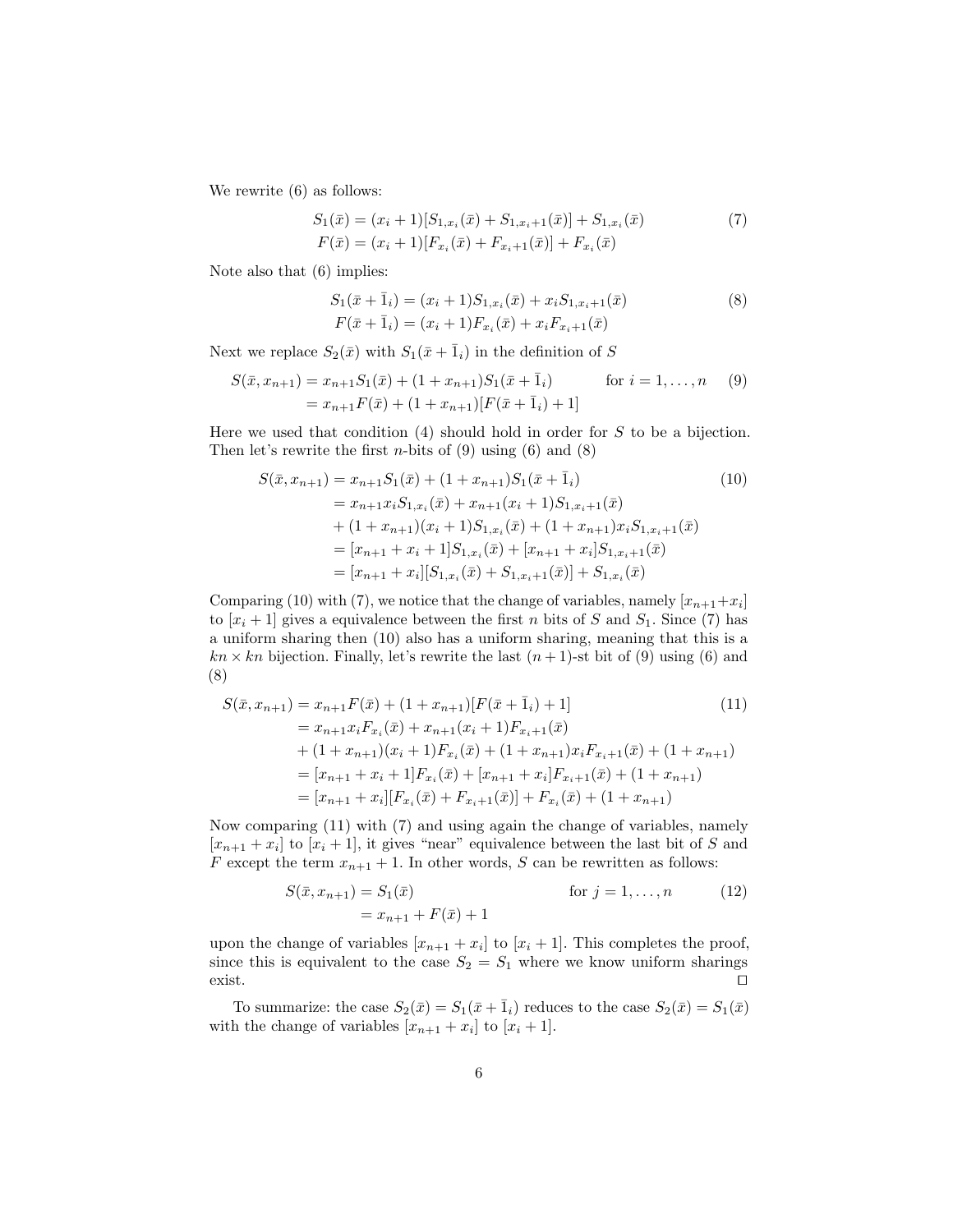#### 2.2 Application of Shannon's Expansion to S-boxes

We first investigate what happens when we use constructions (3) or (5) with affine equivalent bijective S-boxes. Let S be constructed from  $S_1$ ,  $S_2$ , F and S' be constructed from  $S_1' = A \circ S_1 \circ B$ ,  $S_2' = A \circ S_2 \circ B$  and  $F' = A \circ F$ . Then we have:

$$
S(\bar{x}, x_{n+1}) = x_{n+1}S_1(\bar{x}) + (1 + x_{n+1})S_2(\bar{x})
$$
  
=  $x_{n+1}F(\bar{x}) + (1 + x_{n+1})G(\bar{x}),$ 

where  $G(\bar{x}) = S_2 \circ S_1^{-1} \circ F(\bar{x}) + 1$  and

$$
S'(\bar{x}, x_{n+1}) = x_{n+1}[A \circ S1 \circ B(\bar{x})] + (1 + x_{n+1})[A \circ S_2 \circ B(\bar{x})]
$$
  
=  $x_{n+1}[A \circ F(\bar{x})] + (1 + x_{n+1})G'(\bar{x}).$ 

Since  $S_1'^{-1} = B^{-1} \circ S_1^{-1} \circ A^{-1}$  we have

$$
G' = [A \circ S_2 \circ B] \circ [B^{-1} \circ S_1^{-1} \circ A^{-1}] \circ [A \circ F] = A \circ S_2 \circ S_1^{-1} \circ F = A \circ G.
$$

If we define  $A' = \begin{bmatrix} A & 0 \\ 0 & 1 \end{bmatrix}$  and  $B' = \begin{bmatrix} B & 0 \\ 0 & 1 \end{bmatrix}$  then we see that  $A' \circ S \circ B' = S'$  i.e. the constructed  $S$  and  $S'$  are affine equivalent.

We will now explore two approaches that use this affine equivalence of the extended S-box to reduce the search complexity.

- 1. We go class per class by first fixing  $S_1 = S_2$  to the class representative and then vary  $F$  over all possible Boolean functions to get  $S$  in its reduced form via the construction (5).
- 2. We go again class per class by first fixing  $S_1$  to the class representative. However, next we run a second loop for  $S_2$  varying it over all possible bijective S-boxes and last we vary  $F$  over all possible Boolean functions. Then S is obtained in its most general form via the construction (3).

Applying the first approach over  $3 \times 3$  S-boxes to obtain  $4 \times 4$  S-boxes showed that (5) enriches the number of classes we can construct and the uniform sharings we can obtain as shown in Table 2.

| 3-bit Class | 4-bit Class |  |      |  |  |
|-------------|-------------|--|------|--|--|
|             |             |  |      |  |  |
|             |             |  | 2294 |  |  |
| $2^{3}_{2}$ | $_{13},$    |  | 293  |  |  |
|             |             |  |      |  |  |

Table 2. Extension of 3-bit S-box classes into 4-bit S-box classes

These results show that in addition to the four corresponding classes  $\mathcal{A}_0^4$ ,  $\mathcal{Q}_4^4$ ,  $\mathcal{Q}_{12}^4$  and  $\mathcal{Q}_{300}^4$  which were already known from [2], we also get three additional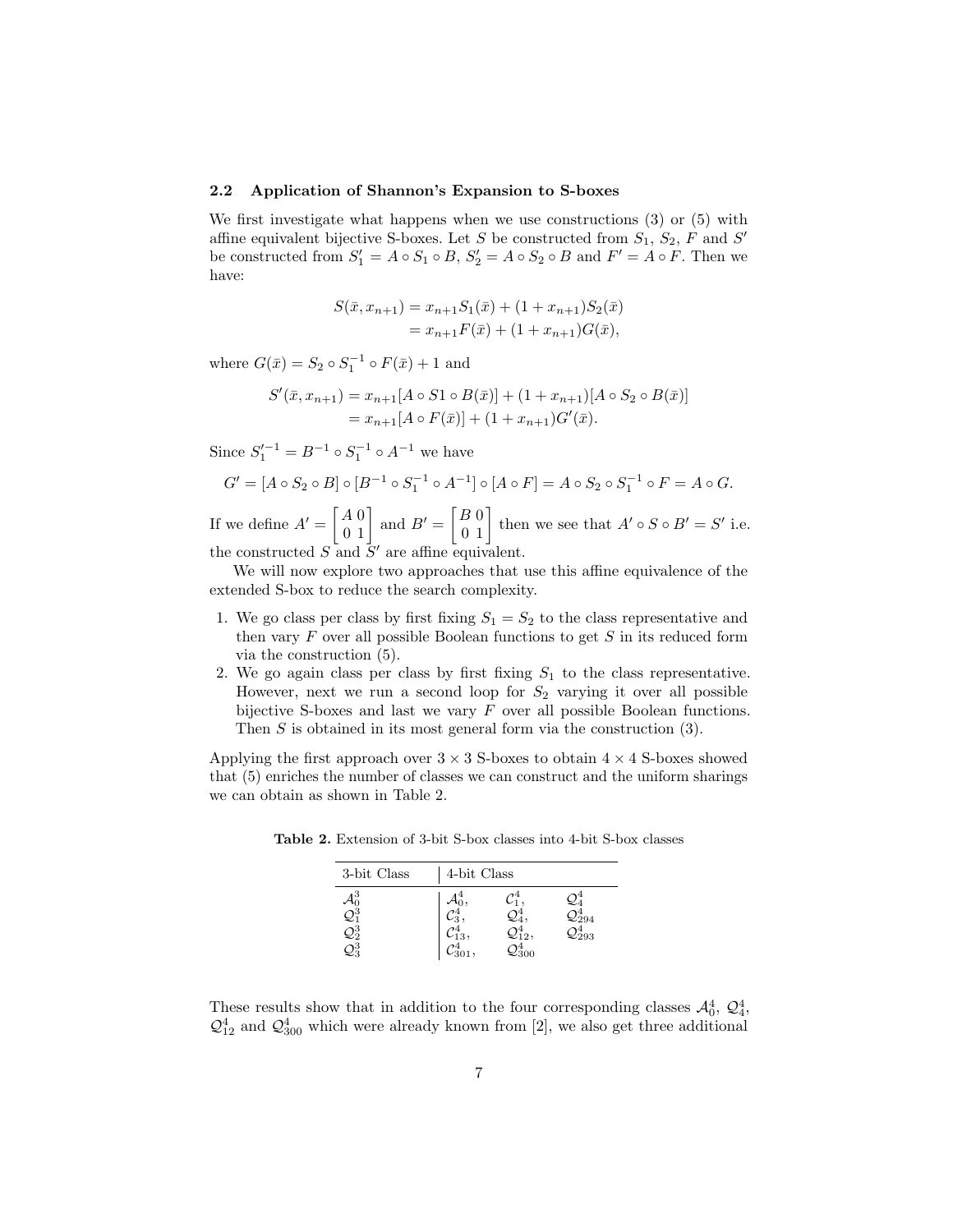quadratic classes and even four cubic classes. Using Theorem 2 we get a uniform sharing with k shares for  $S$ , whenever such sharing exists for  $S_1$  and  $F$ . This explains the results obtained in [2] for the four cubic S-boxes which are the only ones among the cubic  $4 \times 4$  S-boxes, which have uniform sharing with 4-shares. However, it also should be noted that we were not able to obtain class  $\mathcal{Q}^4_{299}$  from any of the  $3 \times 3$  S-boxes via this approach.

Similarly, applying the first approach over  $4 \times 4$  S-boxes to obtain  $5 \times 5$  but restricted only to the affine and quadratic S-boxes gives the results shown in Table 3. We obtain 23 out of the 75 quadratic classes given in [1]. In addition, it is clear from this construction why for the classes  $\mathcal{Q}_{30}^{5}$  and  $\mathcal{Q}_{32}^{5}$  no uniform sharing with 3 shares was found in [1]. Namely, they are extensions of class  $\mathcal{Q}_{300}^4$ which has no uniform sharing itself.

Table 3. Extension of non-cubic 4-bit S-box classes into 5-bit S-box classes

| 4-bit Class                         | 5-bit Class                                                                                                                       |
|-------------------------------------|-----------------------------------------------------------------------------------------------------------------------------------|
|                                     | $\mathcal{Q}_0^5, \mathcal{Q}_1^5, \mathcal{Q}_{14}^5$                                                                            |
| $\mathcal{A}^4_0 \ \mathcal{Q}^4_4$ | $\mathcal{Q}_1^5, \mathcal{Q}_2^5, \mathcal{Q}_3^5, \mathcal{Q}_{15}^5, \mathcal{Q}_{18}^5$                                       |
| $\mathcal{Q}_{12}^4$                | $\mathcal{Q}_4^5$ , $\mathcal{Q}_6^5$ , $\mathcal{Q}_{13}^5$ , $\mathcal{Q}_{17}^5$ , $\mathcal{Q}_{20}^5$ , $\mathcal{Q}_{21}^5$ |
| ${\cal Q}^4_{293}$                  | $\mathcal{Q}_{13}^5, \mathcal{Q}_{24}^5, \mathcal{Q}_{31}^5$                                                                      |
| $\mathcal{Q}_{294}^4$               | $\mathcal{Q}_3^5$ , $\mathcal{Q}_5^5$ , $\mathcal{Q}_{12}^5$ , $\mathcal{Q}_{16}^5$ , $\mathcal{Q}_{19}^5$ , $\mathcal{Q}_{23}^5$ |
| $\mathcal{Q}^4_{299}$               | $\mathcal{Q}_7^5, \mathcal{Q}_{22}^5$                                                                                             |
| $\mathcal{O}^4_{300}$               | $\mathcal{Q}_{30}^{5}, \mathcal{Q}_{32}^{5}$                                                                                      |

We finish this section by applying the second approach over  $3 \times 3$  S-boxes to obtain  $4 \times 4$  S-boxes. It is to be expected that the second approach based on the construction (3) generates more solutions than the first one based on construction (5), however, the complexity is much higher. We experimentally determined that by constructing 4-bit S-boxes from 3-bit S-boxes we obtain all the 4-bit classes except the 11 classes presented in Table 4. Notice that 8 out of these 11 exceptions belong to the Optimal Golden S-boxes [6]. Recall that there are 16 classes of the best 4-bit S-boxes i.e.,  $\{Diff(S) = 4, Lin(S) = 8\} = \{G_0, ..., G_{15}\}\$ and among them is the inversion  $G_3$ . Apparently the Shannon expansion has certain limitations, which make it impossible to obtain the 11 classes from Table 4. For one example, namely the class  $\mathcal{Q}_{193}^4$ , we did some kind of backward search to verify our results. For each S-box in this class we used (3) to determine all possible decompositions to 3-bit S-boxes. We tried with using each of the 4 variables  $x_1, x_2, x_3, x_4$  as  $x_{n+1}$  in the formula and used every row once as "the last row". In this way, for any 4-bit S-box we derived 16 cases and for each of them obtained two 3-bit S-boxes. We found that for none of the S-boxes in this class and none of the 16 cases subsequently considered the obtained 3-bit S-boxes are permutations. This confirms that  $\mathcal{Q}_{193}^4$  cannot be obtained via (3) when  $S_1$  and  $S_2$  are permutations.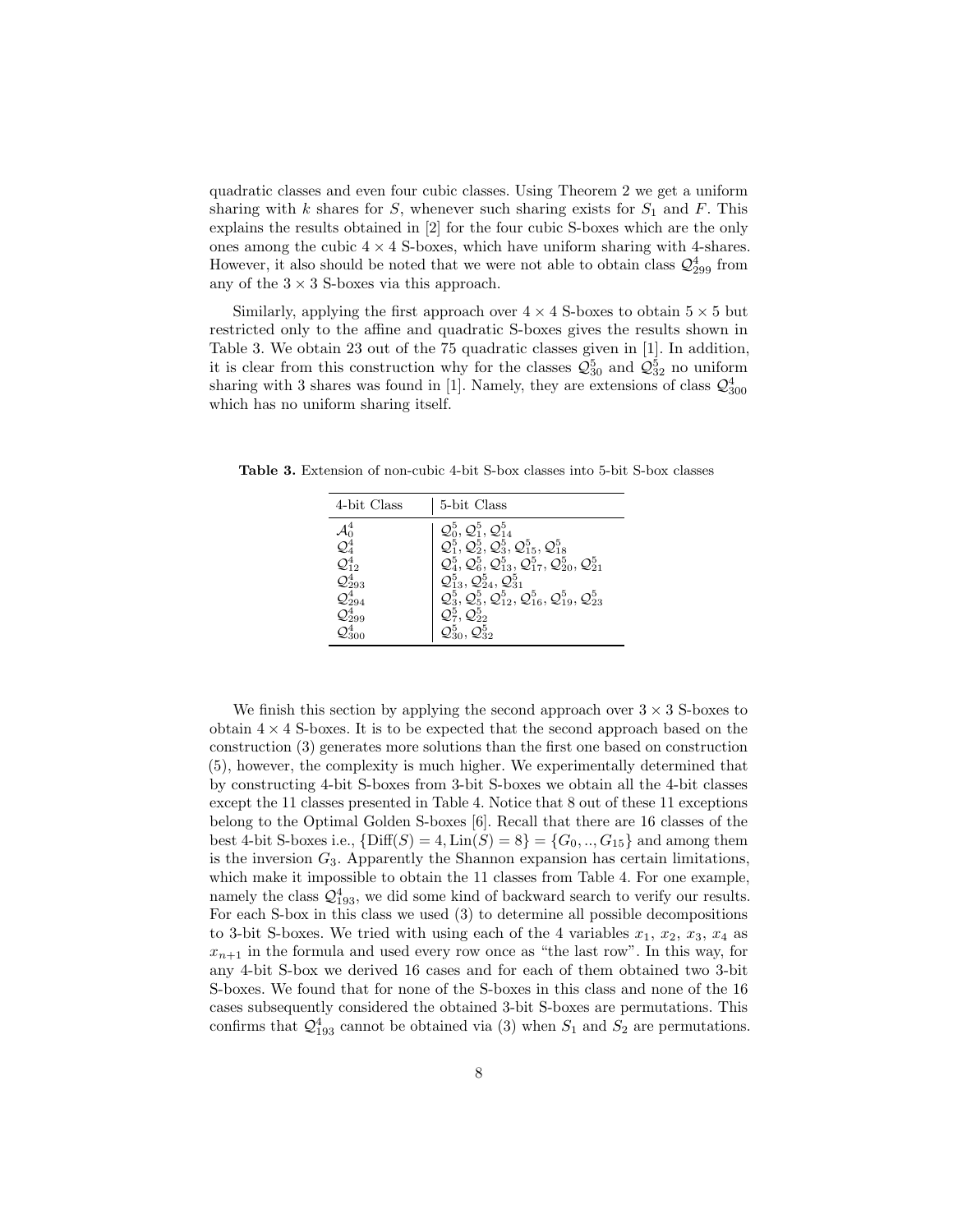Table 4. 4-bit S-box classes not obtained from 3-bit S-box classes

| $\left \mathcal{Q}_{193}^4\right \mathcal{Q}_{196}^4\ \mathcal{Q}_{197}^4\ \mathcal{Q}_{231}^4\ \mathcal{Q}_{270}^4\ \mathcal{Q}_{272}^4\ \mathcal{Q}_{273}^4\ \mathcal{Q}_{278}^4\ \mathcal{Q}_{282}^4\ \mathcal{Q}_{283}^4\ \mathcal{Q}_{295}^4\right $ |  |  |  |  |  |
|-----------------------------------------------------------------------------------------------------------------------------------------------------------------------------------------------------------------------------------------------------------|--|--|--|--|--|
| $\begin{vmatrix} G_7 & G_{13} & G_4 & G_6 & G_5 & G_3 & G_{12} & G_{11} \end{vmatrix}$                                                                                                                                                                    |  |  |  |  |  |

#### 2.3 Extending an S-box with two dimensions

Given four  $n \times n$  S-boxes (bijections)  $S_1(\bar{x}) = (t_1, t_2, \ldots t_n), S_2(\bar{x}) = (u_1, u_2, \ldots u_n),$  $S_3(\bar{x}) = (v_1, v_2, \dots v_n)$  and  $S_4(\bar{x}) = (w_1, w_2, \dots w_n)$ , where  $\bar{x} = (x_1, \dots, x_n)$  then using Shannon's expansion we get an  $(n + 2) \times (n + 2)$  S-box (not always a bijection)  $S(x_1, \ldots, x_{n+1}, x_{n+2}) = (y_1, y_2, \ldots, y_{n+2})$  with

$$
y_{i} = x_{n+2}[x_{n+1}t_{i} + (1 + x_{n+1})u_{i}]
$$
  
+ 
$$
(1 + x_{n+2})[x_{n+1}v_{i} + (1 + x_{n+1})w_{i}]
$$
 for  $i = 1,...,n$  (13)  

$$
y_{i+1} = x_{n+2}[x_{n+1}F_{1}(\bar{x}) + (1 + x_{n+1})G_{1}(\bar{x})]
$$

$$
+ (1 + x_{n+2})[x_{n+1}F_{2}(\bar{x}) + (1 + x_{n+1})G_{2}(\bar{x})]
$$

$$
y_{i+2} = x_{n+2}[x_{n+1}F_{3}(\bar{x}) + (1 + x_{n+1})G_{3}(\bar{x})]
$$

$$
+ (1 + x_{n+2})[x_{n+1}F_{4}(\bar{x}) + (1 + x_{n+1})G_{4}(\bar{x})]
$$

where  $F_1, F_2, F_3, F_4$  and  $G_1, G_2, G_3, G_4$  are Boolean functions of n inputs. It follows from this definition that the truth table of the constructed  $(n+2) \times (n+2)$ S-box S has the following form.

Table 5. Truth table of  $S$ 

|                                                                                                                                                                                                   | $[(\bar{x}, x_{n+1} = 0, x_{n+2} = 0) \  (\bar{x}, x_{n+1} = 0, x_{n+2} = 1) \  (\bar{x}, x_{n+1} = 1, x_{n+2} = 0) \  (\bar{x}, x_{n+1} = 1, x_{n+2} = 1)$ |
|---------------------------------------------------------------------------------------------------------------------------------------------------------------------------------------------------|-------------------------------------------------------------------------------------------------------------------------------------------------------------|
| $\mid (S_4(\bar{x}), G_2(\bar{x}), G_4(\bar{x})) \mid (S_3(\bar{x}), F_2(\bar{x}), F_4(\bar{x})) \mid (S_2(\bar{x}), G_1(\bar{x}), G_3(\bar{x})) \mid (S_1(\bar{x}), F_1(\bar{x}), F_3(\bar{x}))$ |                                                                                                                                                             |

**Theorem 3.** Given four  $n \times n$  bijections  $S_1$ ,  $S_2$ ,  $S_3$  and  $S_4$  and an  $(n+2) \times (n+2)$ S-box S constructed via Shannon's expansion formula with two dimensions (13), then S is a bijection if and only if

$$
F_1(S_1^{-1}(\bar{x})) = G_2(S_4^{-1}(\bar{x})) + 1 = F_2(S_3^{-1}(\bar{x})) = G_1(S_2^{-1}(\bar{x})) + 1 \text{ and } (14)
$$
  
\n
$$
F_3(S_1^{-1}(\bar{x})) = G_4(S_4^{-1}(\bar{x})) + 1 = F_4(S_3^{-1}(\bar{x})) + 1 = G_3(S_2^{-1}(\bar{x})) \text{ hold.}
$$

Proof (Sketch). The proof is similar to the proof of Theorem 1. First we consider the following subcases separately:  $x_{n+1} = 0$  and  $x_{n+2} = 0, 1; x_{n+1} = 1$  and  $x_{n+2} = 0, 1; x_{n+2} = 0$  and  $x_{n+1} = 0, 1; x_{n+2} = 0$  and  $x_{n+1} = 0, 1$ . From those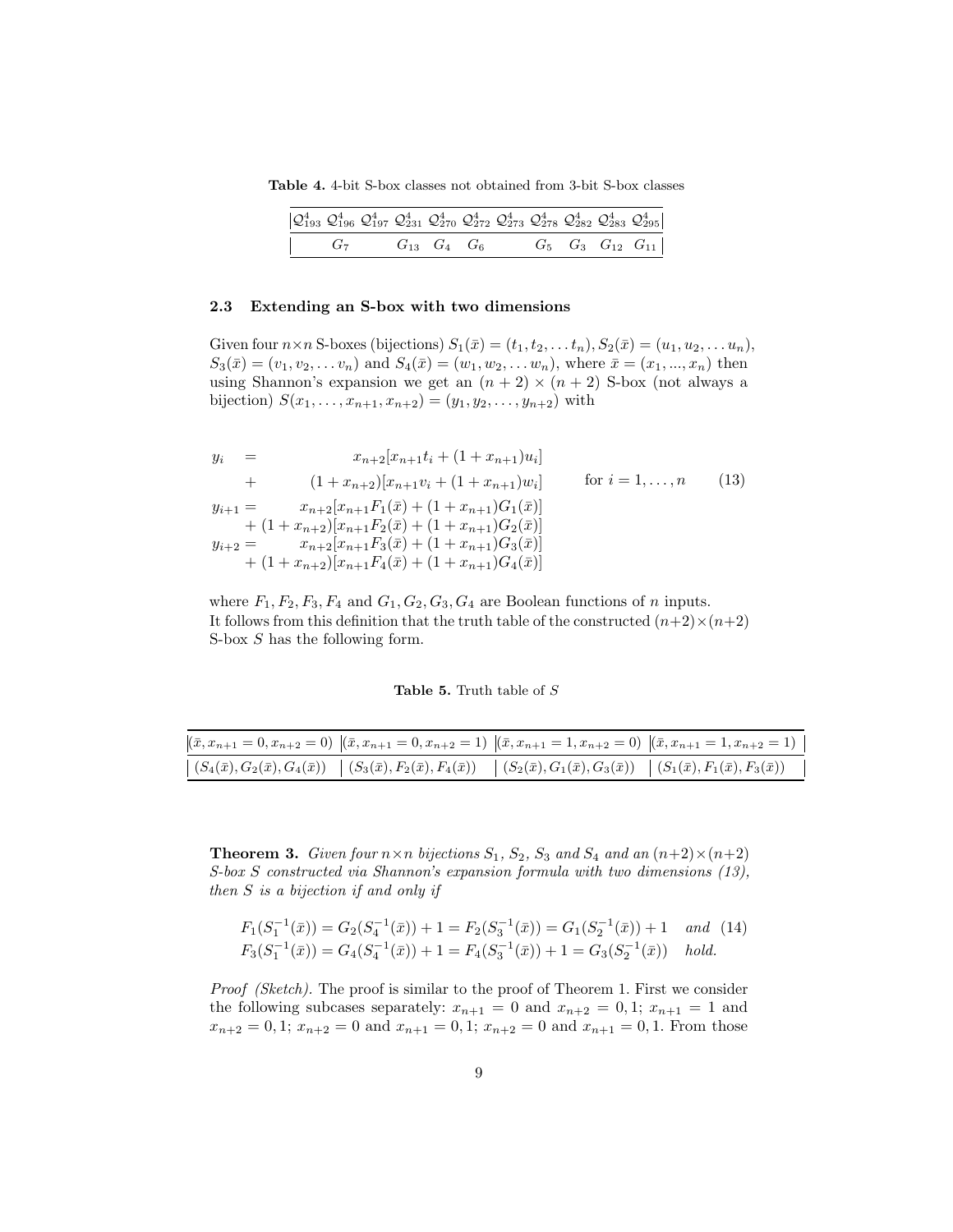four subcases we get four conditions accordingly:

$$
G_1(\bar{z}) = F_1(S_1^{-1}(S_2(\bar{z}))) + 1
$$
  
\n
$$
G_2(\bar{z}) = F_2(S_3^{-1}(S_4(\bar{z}))) + 1
$$
  
\n
$$
G_4(\bar{z}) = G_3(S_2^{-1}(S_4(\bar{z}))) + 1
$$
  
\n
$$
F_4(\bar{z}) = F_3(S_1^{-1}(S_3(\bar{z}))) + 1
$$
\n(15)

or analogously (15) can be rewritten as:

$$
G_1(S_2^{-1}(\bar{z})) = F_1(S_1^{-1}(\bar{z})) + 1
$$
  
\n
$$
G_2(S_4^{-1}(\bar{z})) = F_2(S_3^{-1}(\bar{z})) + 1
$$
  
\n
$$
G_4(S_4^{-1}(\bar{z})) = G_3(S_2^{-1}(\bar{z})) + 1
$$
  
\n
$$
F_4(S_3^{-1}(\bar{z})) = F_3(S_1^{-1}(\bar{z})) + 1
$$
\n(16)

Next consider the special case when the first n-bits  $\bar{z}$  are fixed

$$
\bar{z} = S_1(\bar{d})
$$

$$
\bar{z} = S_2(\bar{c})
$$

$$
\bar{z} = S_3(\bar{b})
$$

$$
\bar{z} = S_4(\bar{a})
$$

and thus we have four different *n*-bit inputs  $\bar{a}, \bar{b}, \bar{c}, \bar{d}$  as given above. Then the four tuples of the last two bits are formed by

$$
G_2(\bar{a}), G_4(\bar{a})\\ F_2(\bar{b}), F_4(\bar{b})\\ G_1(\bar{c}), G_3(\bar{c})\\ F_1(\bar{d}), F_3(\bar{d})
$$

and we want to ensure that they are exactly the following four tuples  $(0, 0), (0, 1), (1, 0)$ and  $(1, 1)$  in any order. From this, four additional conditions can be derived

$$
G_2(\bar{a}) = F_1(\bar{d}) + 1
$$
  
\n
$$
G_4(\bar{a}) = F_3(\bar{d}) + 1
$$
  
\n
$$
G_1(\bar{c}) = F_2(\bar{b}) + 1
$$
  
\n
$$
G_3(\bar{c}) = F_4(\bar{b}) + 1
$$

Combined with the previous four conditions namely (16) written in a similar way

$$
G_1(\bar{c}) = F_1(\bar{d}) + 1
$$
  
\n
$$
G_2(\bar{a}) = F_2(\bar{b}) + 1
$$
  
\n
$$
G_4(\bar{a}) = G_3(\bar{c}) + 1
$$
  
\n
$$
F_4(\bar{b}) = F_3(\bar{d}) + 1
$$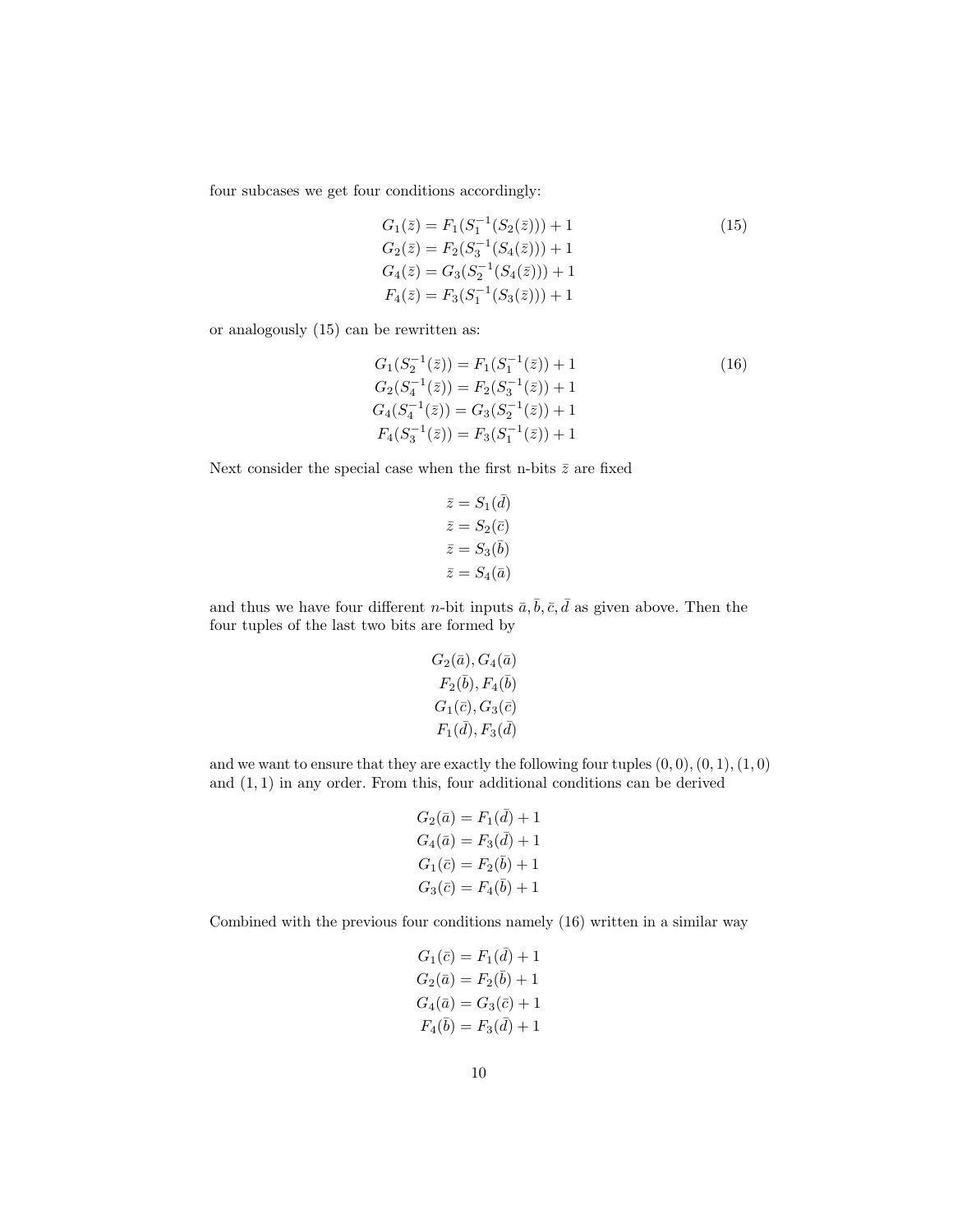we arrive at:

$$
F_1(\bar{d}) = G_2(\bar{a}) + 1 = F_2(\bar{b}) = G_1(\bar{c}) + 1
$$
  

$$
F_3(\bar{d}) = G_4(\bar{a}) + 1 = F_4(\bar{b}) + 1 = G_3(\bar{c})
$$

which is exactly the condition (14) in the Theorem. This completes the proof.  $\Box$ 

Therefore one has to choose only  $S_1, S_2, S_3, S_4$  and  $F_1, F_3$  in order to build S. When  $S_1, S_2, S_3$  and  $S_4$  are fixed there are "only"  $2^{n+1}$  choices for  $F_1, F_3$  in order to get  $S$ . In the general case the construction then becomes as follows:

$$
y_{i} = x_{n+2}[x_{n+1}t_{i} + (1 + x_{n+1})u_{i}]
$$
  
+ 
$$
(1 + x_{n+2})[x_{n+1}v_{i} + (1 + x_{n+1})w_{i}]
$$
 for  $i = 1,...,n$  (17)  

$$
y_{i+1} = x_{n+2}[x_{n+1}F_{1}(\bar{x}) + (1 + x_{n+1})[F_{1}(S_{1}^{-1}(u_{i})) + 1]]
$$
  
+ 
$$
(1 + x_{n+2})[x_{n+1}[F_{1}(S_{1}^{-1}(v_{i}))]
$$
  
+ 
$$
(1 + x_{n+1})[F_{1}(S_{1}^{-1}(w_{i})) + 1]]
$$
  
+ 
$$
y_{i+2} = x_{n+2}[x_{n+1}F_{3}(\bar{x}) + (1 + x_{n+1})[F_{3}(S_{1}^{-1}(u_{i}))]]
$$
  
+ 
$$
(1 + x_{n+2})[x_{n+1}[F_{3}(S_{1}^{-1}(v_{i})) + 1]]
$$
  
+ 
$$
(1 + x_{n+1})[F_{3}(S_{1}^{-1}(w_{i})) + 1]]
$$

The complexity to construct all  $6 \times 6$  S-boxes given four  $4 \times 4$  S-boxes will be  $2^{32}$ .

## 3 Permutations and Self-Equivalence

In this section we will consider only S-boxes which are bijections. If we rewrite Definition 1 as  $A^{-1} \circ S = S \circ B$  we can say that one can "push" the affine S-box B through S (so moving it from "left to right") and obtain  $A^{-1}$ . We can thus associate with a self-equivalent S-box S the pair  $(A, B)$ , where one of the pair entries completely determines the other one. Note that for a given S-box S more than one pair  $(A, B)$  can exist (here we do not consider the trivial case of  $A = B = Id$  since  $S = A \circ S \circ B$  can also be rewritten as  $A^{-1} \circ S \circ B^{-1} = S$ , for example. In other words when  $(A, B)$  is a pair for S then  $(A^{-1}, B^{-1})$  is a pair too.

**Lemma 1.** The number of self-equivalent pairs  $(A, B)$  is an affine invariant, i.e. all S-boxes in a given affine equivalent class has the same number of pairs.

Proof. Let  $S'$  and  $S$  be two S-boxes which are affine equivalent (i.e. belong to the same class), then there exist affine permutations  $C$  and  $D$ , such that  $S' = C \circ S \circ D$  or equivalently  $S = C^{-1} \circ S' \circ D^{-1}$ . Using Definition 1 it follows that  $C^{-1} \circ S' \circ D^{-1} = A \circ C^{-1} \circ S' \circ D^{-1} \circ B$  or equivalently  $S' =$  $C \circ A \circ C^{-1} \circ S' \circ D^{-1} \circ B \circ D$ . Denote by  $A' = C \circ A \circ C^{-1}$  and by  $B' = D^{-1} \circ B \circ D$ we get  $S' = A' \circ S' \circ B'$ . The contract of the contract of the contract of the contract of the contract of the contract of the contract of the contract of the contract of the contract of the contract of the contract of the contract of the contract

**Definition 4.** An S-box S is called (affine) self-equivalent inverse if there exist affine permutations A and B such that  $S^{-1} = A \circ S \circ B$  holds.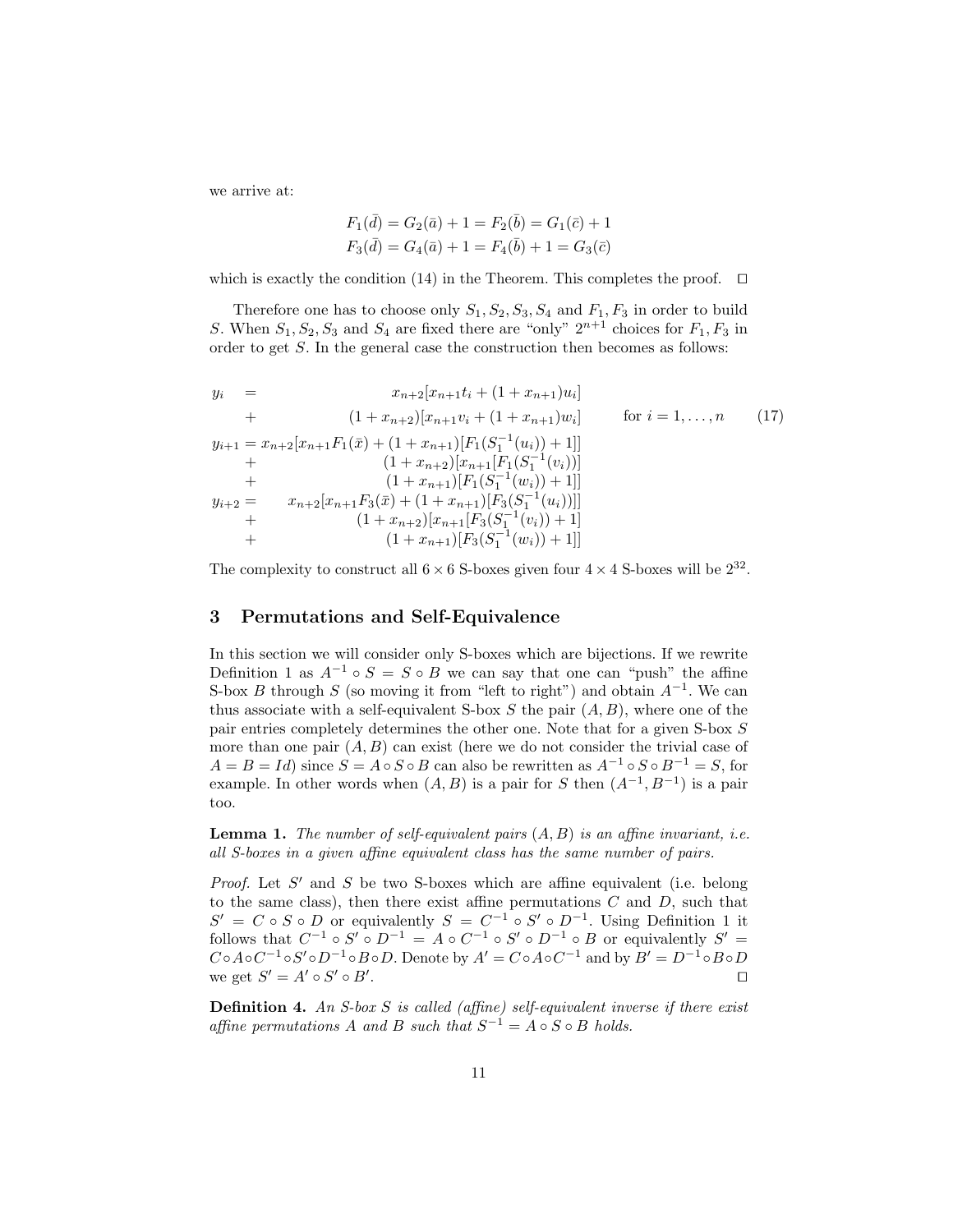Note that the inverse S-box in general may not belong to the same affine class, e.g. because it has different algebraic degree, however when this is the case we can establish some interesting properties. Again, if we rewrite the definition above as  $A^{-1} \circ S^{-1} = S \circ B$  we can say that one can "push" the affine S-box B through S (so moving it from "left to right") and obtain  $A^{-1}$  for  $S^{-1}$ .

Similar to the self-equivalence case one can thus associate with a self-equivalent inverse S-box S the pair  $(A, B)$  where one of the pair entries completely determine the other. Note that for a given S-box  $S$  more than one pair  $(A, B)$  can exist (here we do not consider the trivial case of  $A = B = Id$  and S involution). Indeed observe that if  $(A, B)$  is a pair for self-inverse S then  $(B, A)$  is pair too. Since  $S^{-1} = A \circ S \circ B$  can be rewritten as  $A^{-1} \circ S^{-1} \circ B^{-1} = S$  we obtain that  $B \circ S \circ A = S^{-1}$  holds.

**Lemma 2.** The number of self-equivalent inverse pairs  $(A, B)$  is an affine invariant, i.e. all S-boxes in a given affine equivalent class have the same number of pairs.

*Proof.* Let  $S'$  and  $S$  be 2 S-boxes which are affine equivalent (i.e. belong to the same class) then there exist affine permutations  $C, D$  such that  $S' = C \circ S \circ D$ or equivalently  $S = C^{-1} \circ S' \circ D^{-1}$  and thus  $S^{-1} = D \circ S'^{-1} \circ C$ . Using Definition 4 it follows that  $D \circ S'^{-1} \circ C = A \circ C^{-1} \circ S' \circ D^{-1} \circ B$ . or equivalently  $S'^{-1} = D^{-1} \circ A \circ C^{-1} \circ S' \circ D^{-1} \circ B \circ C^{-1}$ . Denote by  $A' = D^{-1} \circ A \circ C^{-1}$  and by  $B' = D^{-1} \circ B \circ C^{-1}$  then we get  $S'^{-1} = A' \circ S' \circ B'$ . The contract of  $\Box$ 

We should further check whether every self-equivalent inverse S-box gives an involution, i.e.  $S^{-1} = S$  or equivalently  $S \circ S = Id$ .

**Lemma 3.** If a self-equivalent inverse S-box S has a pair  $(A, B)$ , such that  $A = B$  then in that affine equivalent class there is an involution.

*Proof.* We have shown in the previous lemma that by setting  $A' = D^{-1} \circ A \circ C^{-1}$ and  $B' = D^{-1} \circ B \circ C^{-1}$  one transforms an S-box S to another S'. Now when S' is an involution then  $A' = B' = Id$  and thus  $A = B = D \circ C$ .

Lemma 4. If an affine equivalent class, except for the class of the affine permutations, has an involution then it has many involutions.

*Proof.* If  $S^{-1} = S$  then every affine permutation C will give a rise to another involution  $S' = C \circ S \circ C^{-1}$ . This directly follows from the transformation  $A' = D^{-1} \circ A \circ C^{-1}$  and by  $B' = D^{-1} \circ B \circ C^{-1}$  by taking into account that  $A = B = Id$  and  $D = C^{-1}$  so  $A' = B' = Id$ .

Can we claim a relation between the number of self-equivalent pairs and the number of self-equivalent inverse pairs in a given class?

Theorem 4. The number of self-equivalent pairs in an affine equivalent class is at least the number of self-equivalent inverse pairs in that class.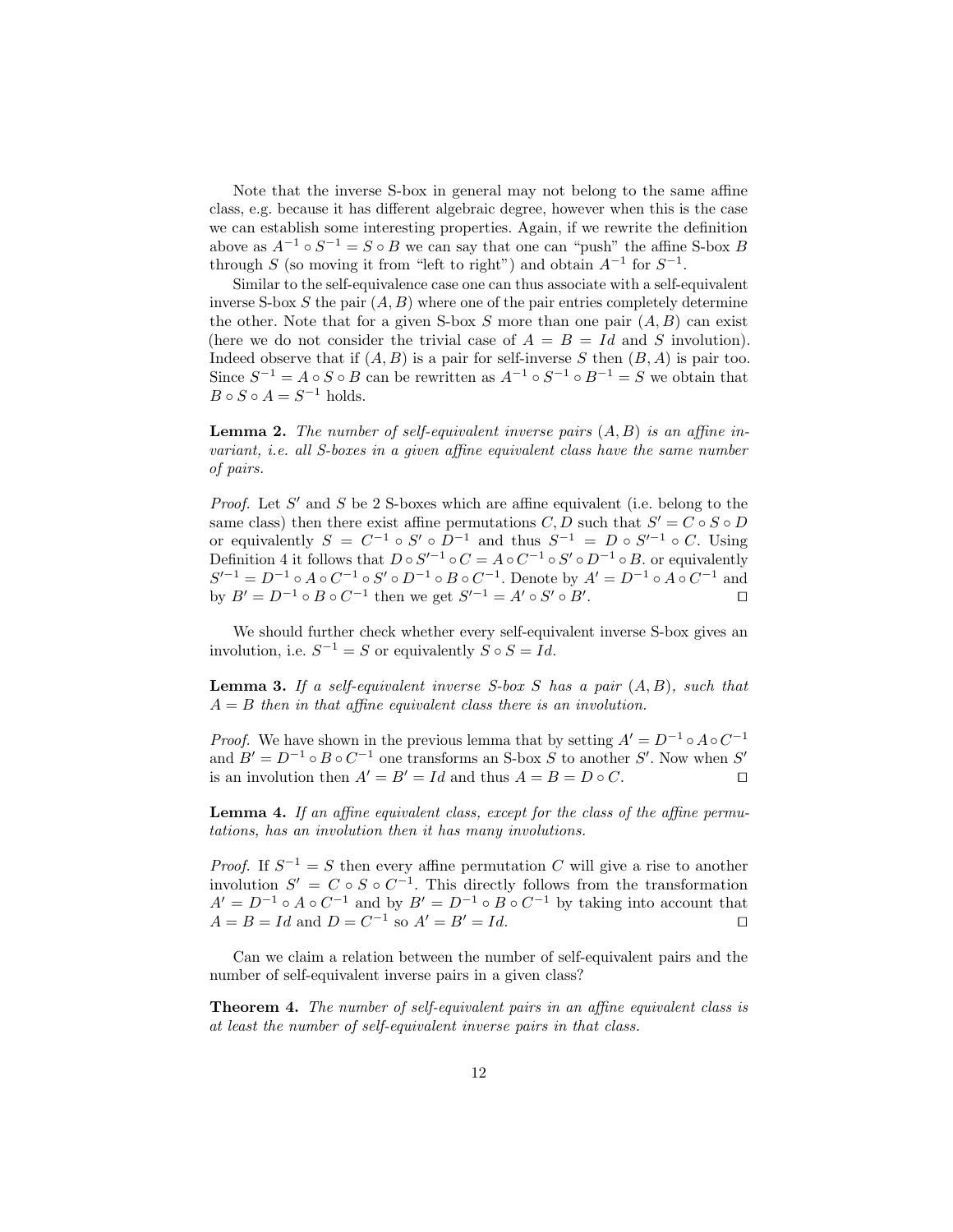*Proof.* Since  $(A, B)$  and  $(B, A)$  are both pairs for self-inverse S we have  $S^{-1}$  =  $A \circ S \circ B$  and  $S^{-1} = B \circ S \circ A$ . From the first we get  $S = A^{-1} \circ S^{-1} \circ B^{-1}$  and replacing  $S^{-1}$  in the second we get  $S = A^{-1} \circ B \circ S \circ A \circ B^{-1}$  which is what we are aiming for: by setting  $C = A^{-1} \circ B$  and  $D = A \circ B^{-1}$  i.e  $S = C \circ S \circ D$ . Thus, the self-equivalent inverse pair  $(A, B)$  uniquely determines the self-equivalent pair  $(C, D)$ .

For the opposite direction, given self-equivalent pair  $(C, D)$  we have  $B = A \circ C$ then  $B^{-1} = C^{-1} \circ A^{-1}$  which gives  $D = A \circ C^{-1} \circ A^{-1}$ . However, how many A satisfy this last equation is not clear. Notice that for a fixed self-equivalent pair  $(C, D)$  and any self-equivalent inverse pair  $(A, B)$  one can obtain a "new" self-equivalent inverse pair  $(A' = A \circ C, B' = D \circ B) = (B, A)$ .

Corollary 1. When we have a self-equivalent inverse S in a given affine equivalent class then we have also an involution in that class.

*Proof.* Since  $(C = Id, D = Id)$  is the trivial self-equivalent pair for S, then it is easy to find the corresponding self-equivalent inverse pair  $(A, B)$ . Using Theorem 4 we obtain that  $A = B$  should hold. The latter implies that in the class of S there will be an involution (using Lemma 3).  $\square$ 

One approach to find an involution in a class (when exists) is to use the brute-force method to find the inverse self-equivalence  $S^{-1} = A \circ S \circ B$  through all possible pairs  $(A, B)$ . Instead, we can do better using Lemma 3 to look for a single affine permutation A, such that  $S^{-1} = A \circ S \circ A$  holds. Then both  $S' = A \circ S$  or  $S'' = S \circ A$  are involutions. The complexity of this search is half of the brute-force complexity.

## 4 Conclusions

We have shown that Shannon's expansion can be used to construct uniform sharing for certain affine equivalent classes of bijective S-boxes. We have also shown the limitations of this expansion, namely that not all 4-bit bijective S-box classes can be obtained from the 3-bit bijective S-box classes in this way.

### References

- 1. D. Bozilov, B. Bilgin, HA. Sahin, A Note on 5-bit Quadratic Permutations Classification, IACR ToSC 2017 (1), pp. 398-404.
- 2. B. Bilgin, S. Nikova, V. Rijmen, V. Nikov, G. Stutz, Threshold Implementations of all  $3 \times 3$  and  $4 \times 4$  S-boxes, CHES 2012, LNCS 7428, pp. 76-91.
- 3. C. De Canniere, Analysis and Design of Symmetric Encryption Algorithms, PhD thesis, KU Leuven, 2007.
- 4. C. Carlet, Vectorial Boolean Functions for Cryptography, chapter of the volume "Boolean Methods and Models", Cambridge University Press, Eds. Yves Crama and Peter Hammer.
- 5. J. Daemen, V. Rijmen, The Design of Rijndael: AES The Advanced Encryption Standard, Springer-Verlag, 2002.